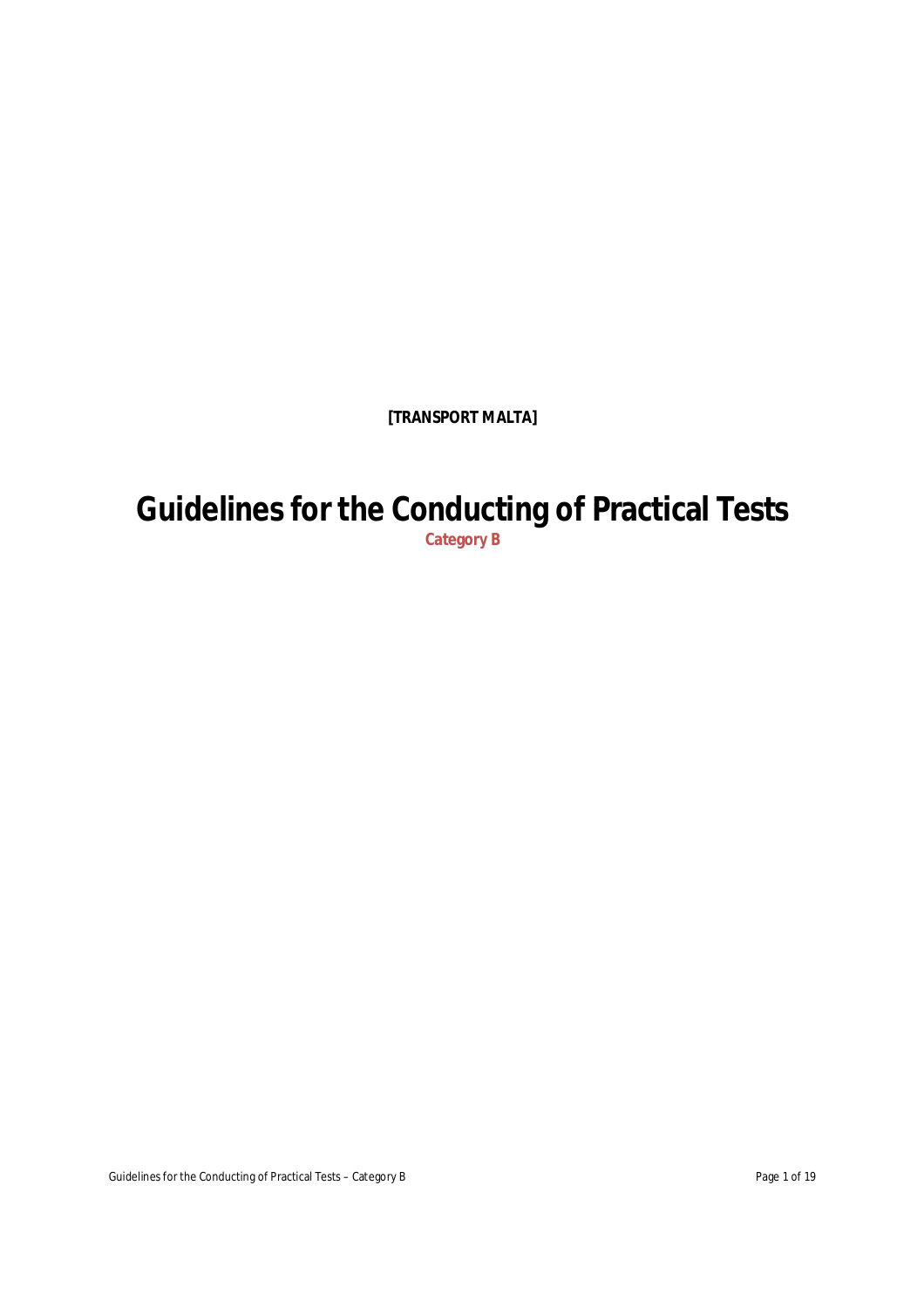#### **Guidelines for the Conducting of Practical Tests – Category B**

This document aims at providing Driving Examiners with guidelines on the carrying out of practical driving tests, with the aim of ensuring consistency when carrying out such tests. In the interest of transparency, these guidelines are also being made available to motoring schools, instructors and candidates for a better understanding on what is to be expected from the practical test.

Driving tests are conducted in accordance with the provisions of the Motor Vehicles (Driving Licences) Regulations, and include the subjects in the Fifth Schedule.

Candidates must satisfy the examiner that they can demonstrate the required knowledge and skills, and that they exhibit the behaviour required for an overall safe standard of driving. The objective of the test is to ensure that the candidate is well grounded in the basic principles of safe driving, and is sufficiently practiced to be able to show, at the time of the test, that they are a competent and considerate driver and are not a danger to themselves or to other road users.

Examiners should remember that in most cases, candidates will be novices and will have had only limited driving experience, and will have been accompanied by an instructor or other tutor. It would therefore be unreasonable to expect them to demonstrate the degree of skill and road sense of a seasoned driver.

It must also be appreciated that many candidates will also be more nervous during the driving test than when driving with their instructor or with a friend. A pleasant outgoing approach, not only in the waiting area and on the way to the vehicle, but throughout the test is particularly important to help candidates to relax. It is therefore up to the examiner to try to ensure that the candidates are put at ease throughout the test.

The assessment must be an accurate reflection of the candidate's driving ability demonstrated during the test, to drive safely on a variety of roads. Driving examiners shall pay particular attention to an applicant's ability to drive defensively and in an environmentally friendly manner. This takes into account road and weather conditions, hazard perception, the interests of other road users (particularly the more vulnerable) and awareness and planning.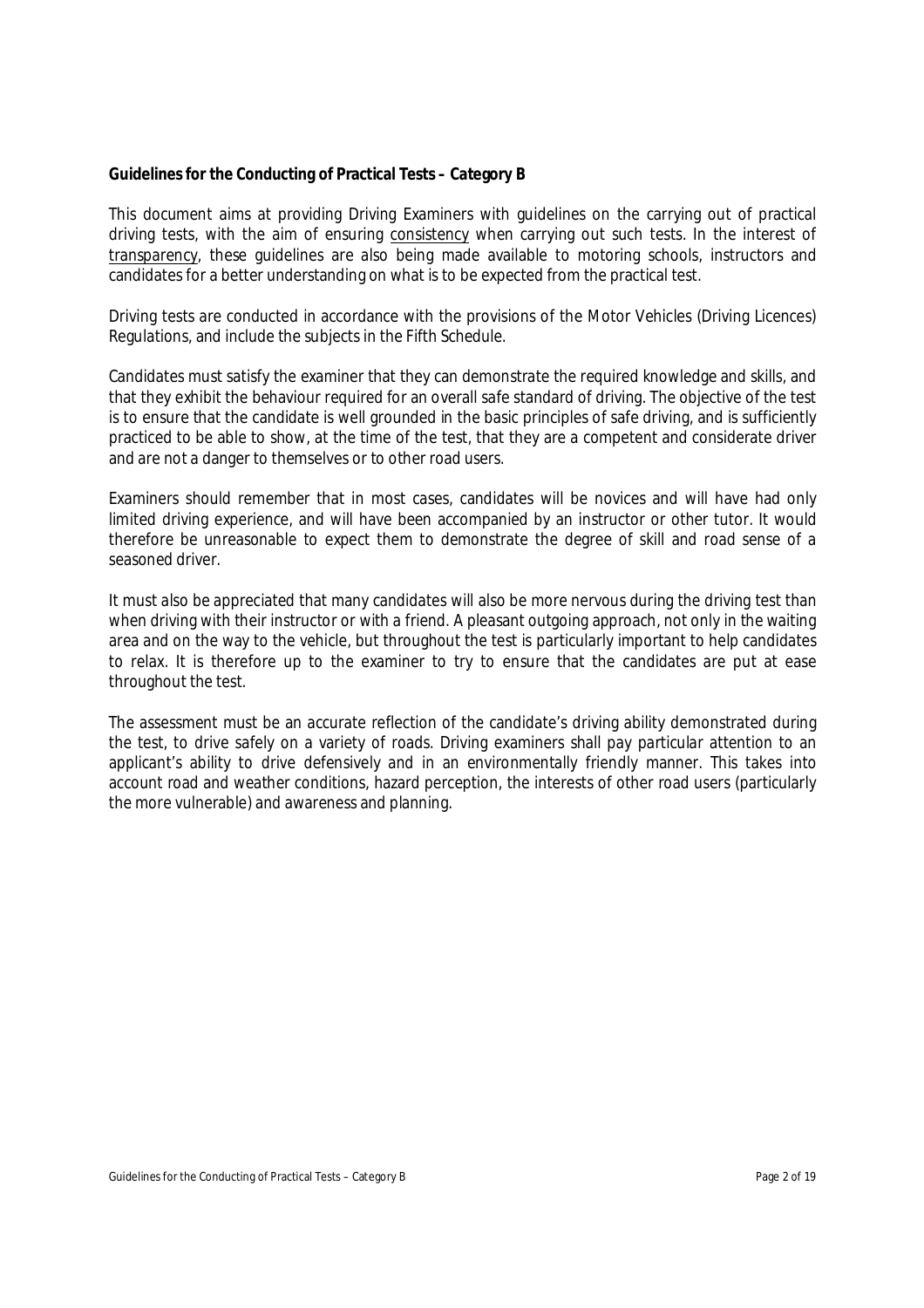The driving examiner will assess whether the applicant is:

- Controlling the vehicle whilst taking into account: proper use of safety belts, rear-view mirrors, head restraints; seat; proper use of lights and other ancillary equipment; proper use of clutch, gearbox, accelerator, braking systems, steering;
- Controlling the vehicle under different circumstances, at different speeds; steadiness on the road; taking into account the weight, dimensions and characteristics of the vehicle;
- Carrying out all-round observation; making effective use of all mirrors; looking well ahead
- Acting correctly at crossroads, intersections and junctions
- Taking a correct position on the road, in lanes, on roundabouts, round bends, prepositioning.
- Keeping adequate distance to the front and the side, and from other road users;
- Making progress but not exceeding the maximum allowed speed; adapting speed to weather/traffic conditions and where appropriate up to national speed limits; driving at such a speed that stopping within distance of the visible and free road is possible;
- Observing traffic lights, road signs and other indications: acting correctly at traffic lights; obeying instructions from traffic controllers; acting correctly in accordance with road signs (prohibitions or commands); taking appropriate action at road markings;
- Giving signals where necessary, correctly and properly timed; indicating directions correctly; taking appropriate action with regard to all signals made by other road users;
- Braking and stopping effectively: decelerating in time, braking or stopping according to circumstances; awareness and anticipation;
- Recognising traffic dangers and assessing their seriousness;
- In sufficient command of their vehicle not to create dangerous situations and to react appropriately should such situations occur;
- Complying with road traffic regulations, and in particular those intended to prevent road accidents and to maintain the flow of traffic;
- Detecting any major technical faults in their vehicles, in particular those posing a safety hazard, and have them remedied in an appropriate fashion;
- Taking into account factors affecting driving behaviour (e.g. alcohol, fatigue, poor eyesight, etc.) so as to retain full use of the faculties needed to drive safely;
- Helping to ensure the safety of all road users, and in particular the vulnerable by showing due respect and courtesy for others.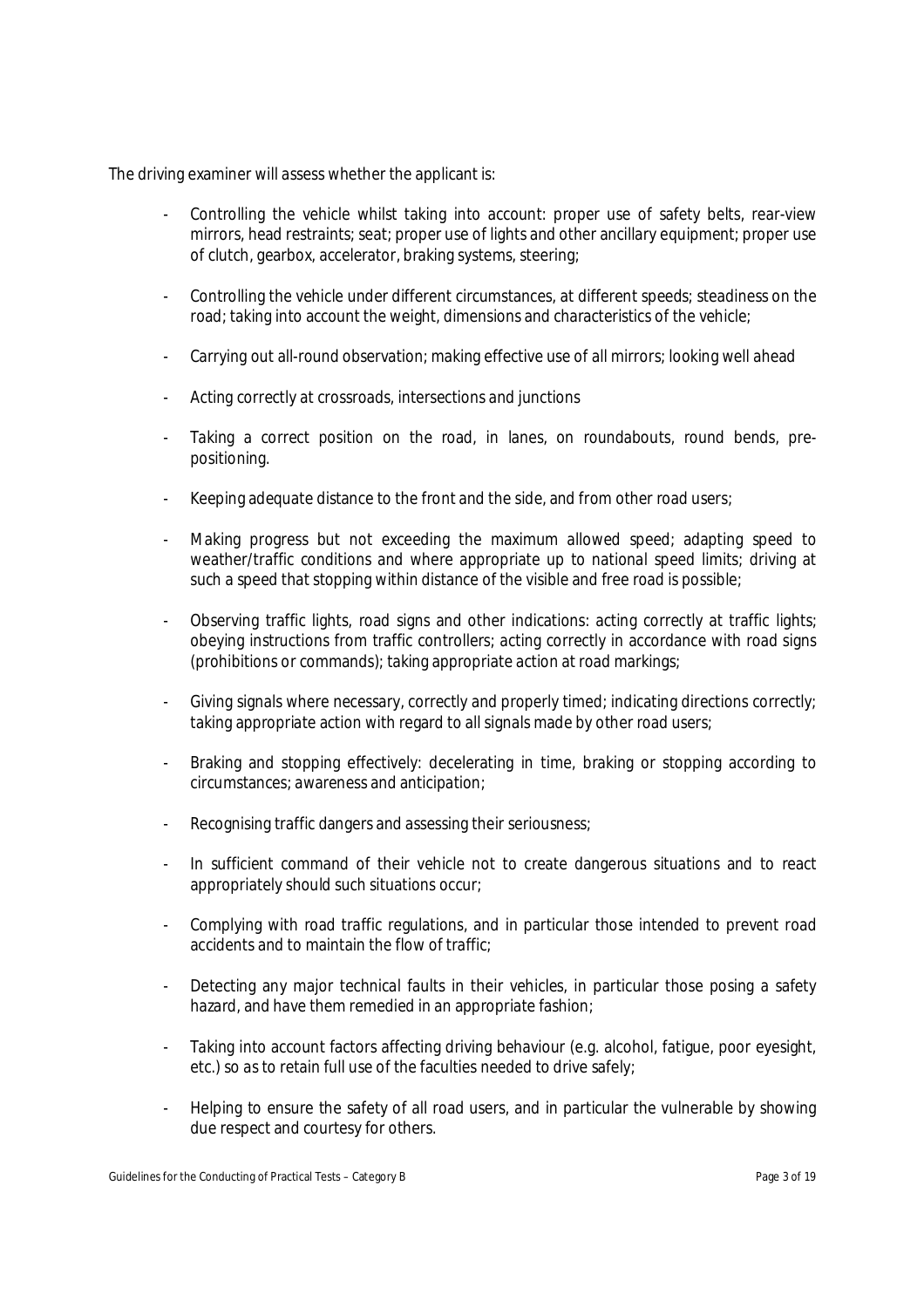# **1 Key Principles for Driving Examiners**

The following are the key principles to be applied consistently throughout the tests by all Driving Examiners:

- Adopt a customer focused approach ensuring that **all** candidates have a positive experience throughout the test;
- Candidates should be given clear directions in a timely manner to ensure that they have all the relevant information to enable them to give of their best;
- Recognise when certain traffic situations and road layouts require you to give the candidate more information and ensure that any additional confirmation is provided in a timely manner, and that any ambiguity is addressed. It is the examiner's responsibility to ensure that the candidate is left in no doubt as to what is expected of them;
- Never put candidates in a position to breach road markings, signage or legislation, whether directly or indirectly;
- Examiners are not to put themselves in a position where official duty and personal interest conflict;
- Recording (both visual/audio) in any form or manner is not allowed;
- Avoid and resolve conflicts:
- Driving Examiners' uniform and personal attire should be appropriate at all times;
- This is not a test of language skills, so speak clearly, translate where necessary, and repeat where necessary;
- Personal questions and/or statements are not allowed;
- Any comments or body language that may be interpreted as offensive, even if intended to break the ice, or joke, should be avoided;
- If a candidate is in difficulties and clearly suffering from nervousness, the examiner should offer a few words of reassurance to help them settle down and if appropriate allow a few moments for composure;
- At the end of the test provide the candidate with relevant feedback in a concise, factual and friendly manner.
- Avoid unnecessary cancellation of driving tests. Examiners are advised to exercise considered judgement and discretion so that no candidate whose test could reasonably be conducted is turned away.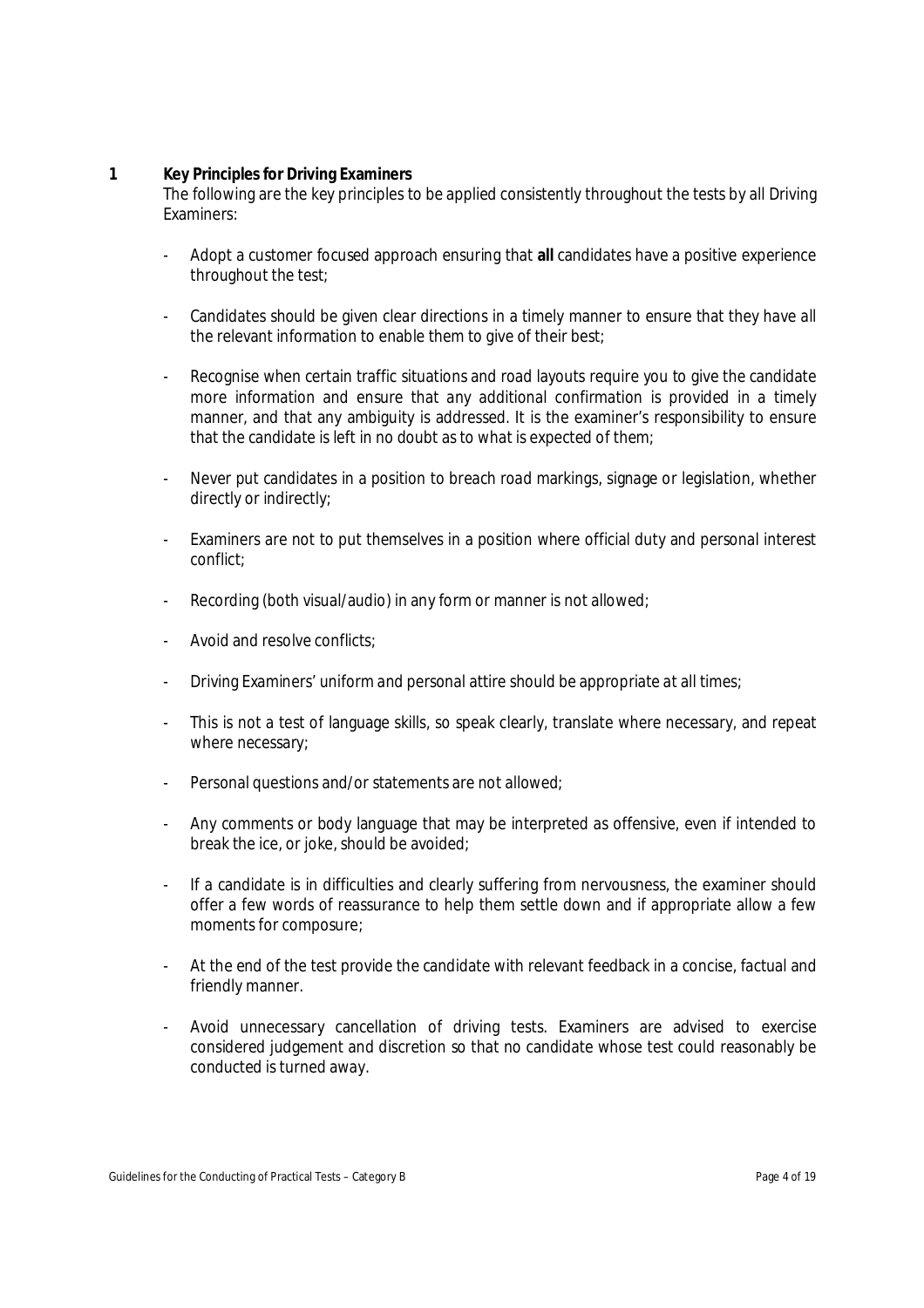# **2 Driving Test Procedure**

#### **2.1 Welcoming the Candidate**

- 2.1.1 Proceed to waiting area, ask for the candidate by name and greet them pleasantly. In an effort to create a more relaxed and informal atmosphere during the test, examiners are encouraged to introduce themselves with their first name, and use the candidate's first name, provided there is no objection. As self-introduction works best when it is spontaneous, the examiner should do this on the way to the car, or wait until seated inside it in cases of bad weather.
- 2.1.2 Examiners are to use a form of words that suits their own style and personality, and commensurate with the person that they are speaking to.
- 2.1.3 Examiners may refuse to carry out the test if the candidate arrives later than the scheduled time. In such cases, this is to be reported on the test sheet. Guidance is provided to examiners by the Senior Driving Examiner

# **2.2 Fill out DTR1 with candidate's details taken from test certificate**

- 2.2.1 Candidates should be informed politely that they have the right to have someone (like their instructor, family or friend) with them throughout the test in the vehicle. If they chose not to have anyone present, they should be requested to sign the declaration at the bottom of the report, confirming that they accept not to have anyone with them. The test must not take place unless this is signed.
- 2.2.2 When a test certificate indicates a vehicle with manual transmission and the vehicle presented by the motoring school/candidate has automatic transmission, or vice versa, the examiner should consult the application form. If the category information recorded on the application is not in accord, examiners should alter as required and ask the instructor or candidate to countersign. Examiners can then proceed with test. The test should not be cancelled unless the school/candidate requests that a different vehicle is used, and hence another test is booked if necessary.
- 2.2.3 Ask the candidate's instructor/accompanying person to read and sign the insurance declaration at the top of the DTR1. This must be signed and the test must not take place unless this is signed. If there is resistance, the requirement should be explained by the Examiner.
- 2.2.4 Examiners should not test a candidate who has already failed a test with the same examiner in the same licence category. It is up to the Examiners to refer these cases to the Senior Driving Examiner who will randomly swap the test with another examiner.
- 2.2.5 If a Driving Examiner finds on their test programme a candidate who is a personal friend, family, or anyone else whose test they consider it would be unwise to conduct, they should at once inform the Senior Driving Examiner who may decide to take the test or transfer the test to another Examiner randomly.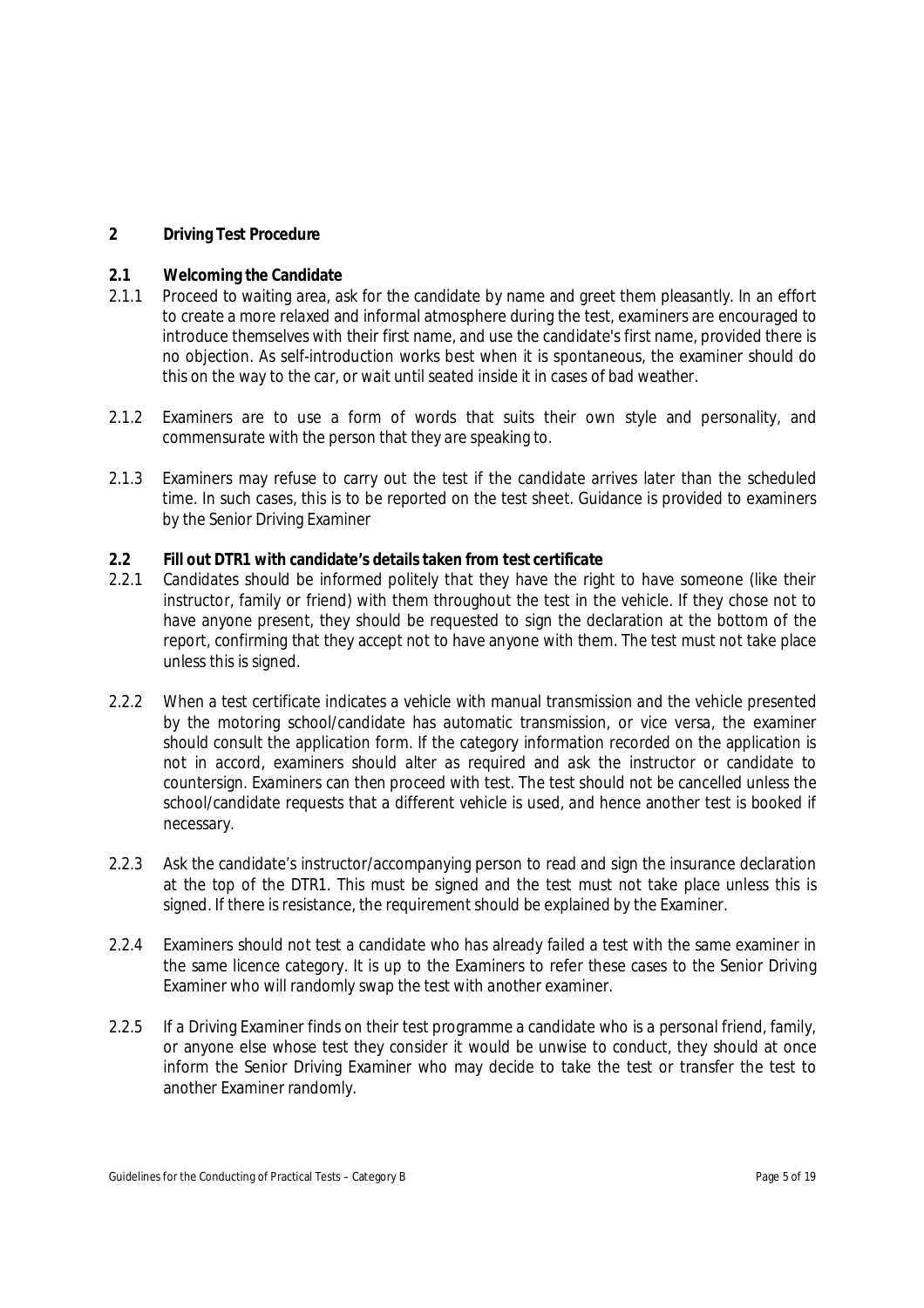# **2.3 Ask the candidate for their ID card or passport as proof of identity**

Examiners should ensure that the person sitting for the test is the actual candidate. This should be done by comparing the photo on the ID card or passport with the actual person. If the candidate does not have the ID card or passport at the start of the test, then the test should still take place, and the candidate will be given until the end of the working day to present the ID card or passport to the same examiner, after the test is carried out. In these cases, this should be recorded in the test report sheet, and if the candidate does not present the ID card, the test result will not be processed, and should be referred to administration.

# **2.4 Selection of Route**

Examiners will select the route to be followed based on different road environments to encompass as many real driving situations as possible in a balanced manner, including dual carriage ways, one way streets, urban driving, and tunnels.

# **2.5 Examiner to give brief on test procedure**

- 2.5.1 A pre-test brief should be given by the examiner before the test takes place. This can be given during the walk to the car, or, if the distance is short, in the car itself. This should outline what will happen during the test.
- 2.5.2 If the wipers and ancillary controls are already activated at the start of the test, examiners are to point this out to the candidate. This should not be recorded as a fault. However if the candidate does not know how to deactivate them in a reasonable amount of time, this should be recorded as a fault under ancillary controls.

# **2.6 Perform Eyesight Check**

- Examiners should start by reminding candidates to wear their glasses/lenses before this check, and that they should keep them on for the duration of the test.
- 2.6.2 Select a clean standard number plate on a stationary vehicle which is clearly more than 20.5m away, but not more than 50m away, and which can be clearly viewed by the candidate (no obstructions). The candidate should first be asked to read the number plate.
- 2.6.3 If the candidate is unsuccessful, they should be asked to read another plate and, if necessary, allowed to walk forward until it is just over the appropriate distance of 20.5m away.
- 2.6.4 If the second plate is not read correctly, the examiner must use the official tape to measure the precise distance from a third plate.
- 2.6.5 If the candidate fails to read the third plate, and the examiner is satisfied beyond doubt of their inability to comply with the eyesight requirement, the candidate should be told that he/she has not reached the required eyesight standard and this means immediate failure to pass the test and that the remainder of the test will not be able to be carried out.
- 2.6.6 The vision test box on the DTR1 should be marked with an oblique stroke. A DTR1C should be issued, and the candidate asked to sign, acknowledging that they were unable to comply with the eyesight requirement.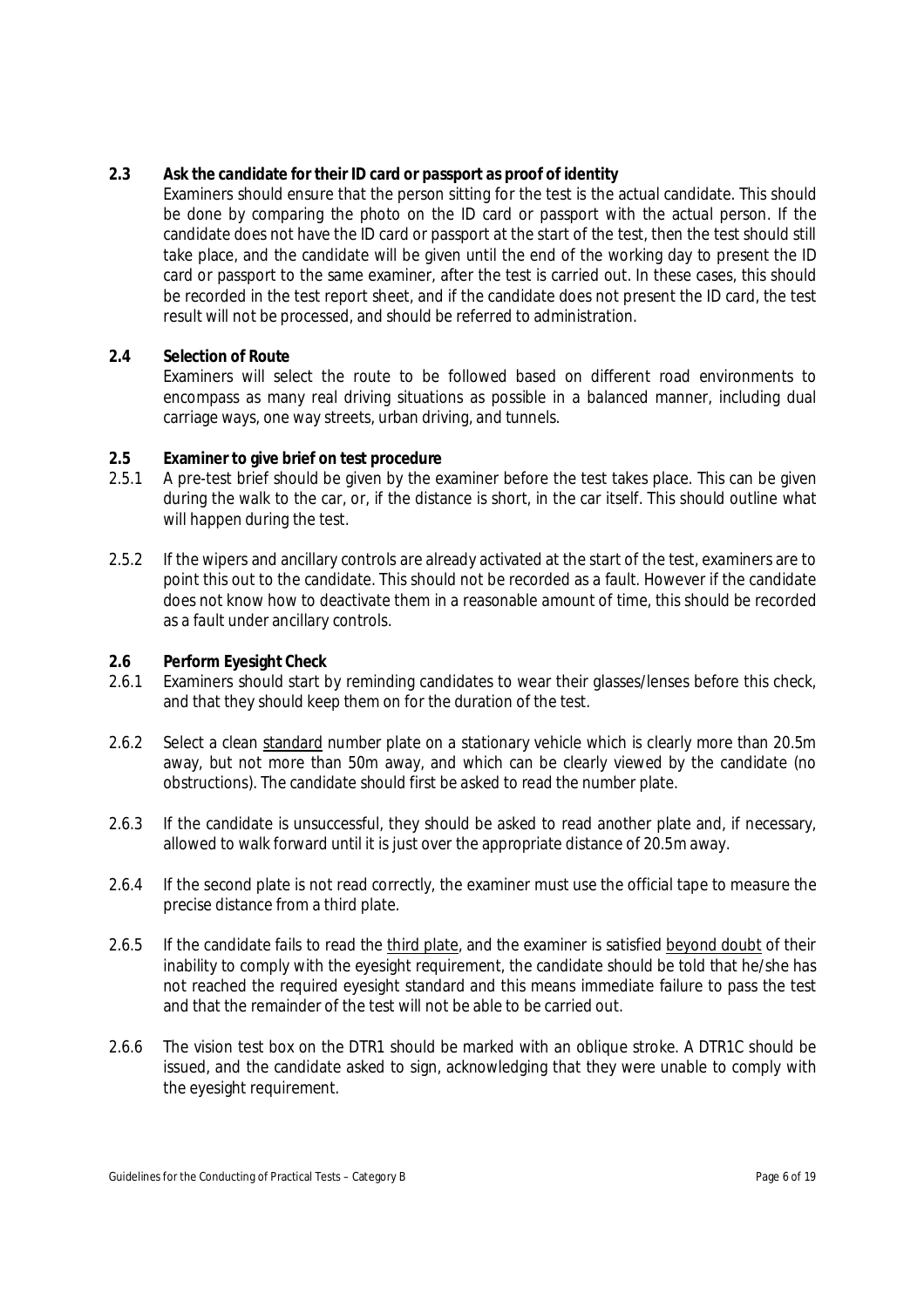- 2.6.7 If the candidate uses glasses/lenses to read a number plate, and then removes them to drive, the examiner should point out that if they can only read the plate with the aid of glasses/lenses, the law requires them to be worn whenever they are driving, and therefore the test cannot be continued if the glasses are removed. Candidates should be given a chance to wear the glasses again after having been informed. If they subsequently do not wear them, examiners should inform them that the test is being terminated.
- 2.6.8 If the candidate presents him/herself with or without eyesight correction and this is contrary to what is written on the test certificate, but the candidate still passes the eyesight test, then this can be marked on the DTR1 form, and the test can continue. Once the test is completed, explain to the candidate that any restrictions which appear on the original application (as endorsed by their doctor) will be transferred to their driving licence and that this cannot be altered without presentation of additional medical certification, even if the test was carried out successfully without the glasses/lenses.

# **2.7 Ask vehicle safety check questions**

- 2.7.1 Candidates should be asked two vehicle safety check questions before moving away a "show me", and a "tell me" question. These are basic safety checks that a driver should be able to carry out to make sure the vehicle is safe for use. To ensure uniformity, they must be selected randomly from the bank of combinations of questions listed in Appendix 1. However, examiners will need to exercise common sense and discretion at times, for example in deciding whether a question which involves opening the bonnet is appropriate in high winds or heavy rain. In this case, examiners should use an alternative combination of questions from Appendix 1.
- 2.7.2 The code of the question should be recorded on the DTR1 form in the report section for future reference.
- 2.7.3 Although some checks may involve the candidate in opening the bonnet to identify where fluid levels would be checked, candidates must not be asked to touch a hot engine or physically check the fluid levels.
- 2.7.4 One or both questions answered incorrectly will result in one driving fault being recorded on the DTR1 in the appropriate box. However, examiners should not pursue questions unduly in an attempt to elicit the precise responses listed. They should bear in mind that these are basic safety checks, and that in-depth knowledge is not required for the answers to be acceptable.
- 2.7.5 Examiners need to be aware that although it may be necessary in order to carry out some of the checks, the ability to open the bonnet is, in itself, not one of the competencies which candidates are required to demonstrate. Instructors are expected to teach it, but should a candidate experience difficulty, it will be acceptable for the accompanying driver or instructor to assist in the opening and closing of the bonnet. Candidates should not be penalised if this proves necessary.
- 2.7.6 As vehicle technology advances, more and more vehicles are being equipped with electronic diagnostic systems, which inform the driver of the state of the engine fluid levels and tyre pressures. It is acceptable for a candidate to refer to the vehicle information system (if fitted) when answering questions on fluid levels or tyre pressures.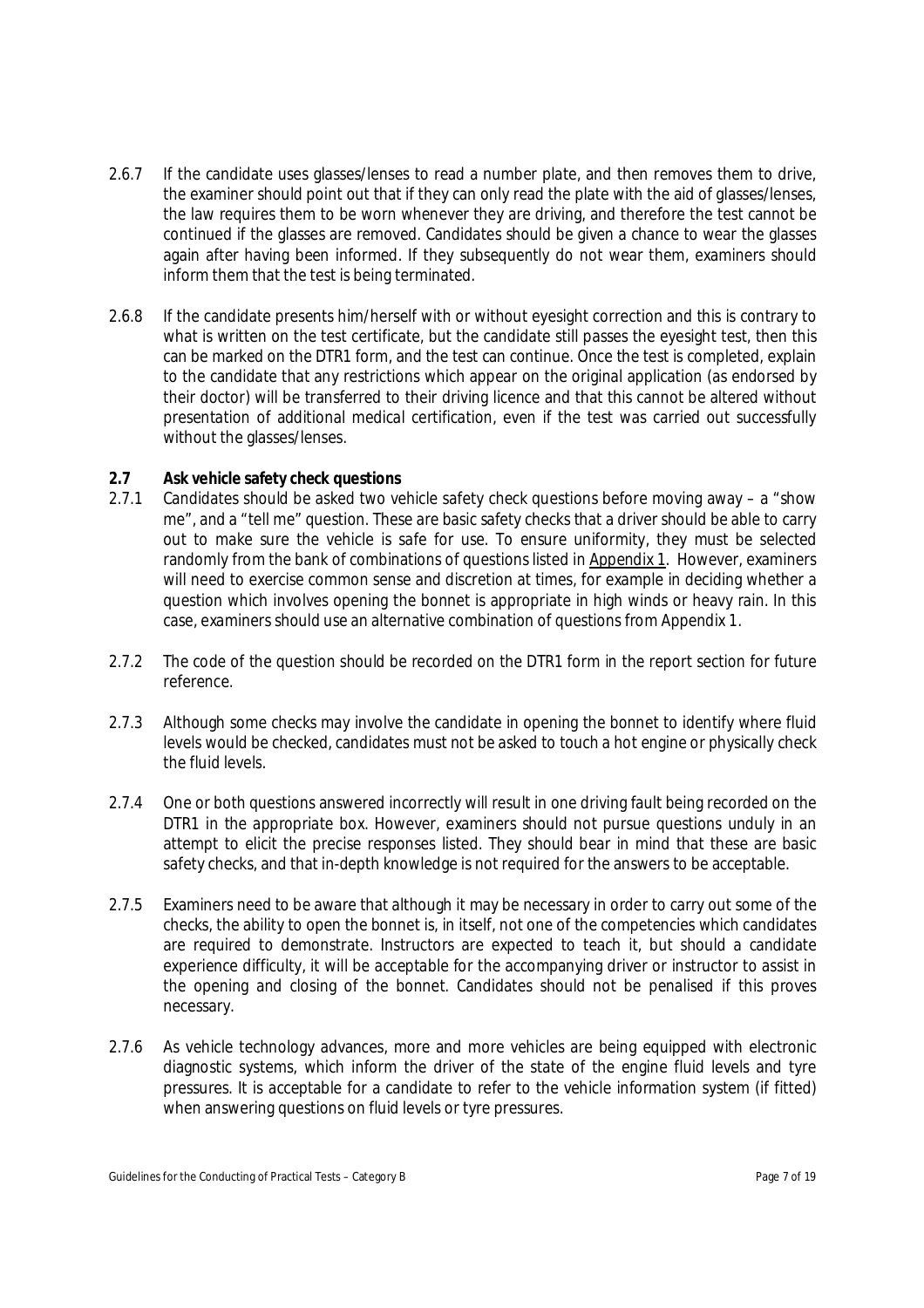# **2.8 Visually check test vehicle**

- 2.8.1 Before entering the vehicle, the examiner should make a brief visual check of direction indicators, stop lamps, and tyres. If this reveals any obvious damage, which raises doubts as to whether they are operational and safe, the examiner should offer to assist the candidate/instructor in making a practical check and ask them to operate the appropriate control, or observe the tyre condition. If the suspect item does not function satisfactorily, the candidate/instructor should be given the opportunity to rectify the fault.
- 2.8.2 If this cannot be done within five minutes, the examiner should consult with the Senior Driving Examiner or another examiner, who together will decide to terminate the test. It is in the interest of all parties that decisions to terminate tests for this reason are taken collectively. It is also the responsibility of the examiner to report this case to administration for follow up, who in turn should formally request the motoring school for a visual technical inspection by the technical unit.
- 2.8.3 In deciding whether or not direction indicators, stop lamps, tyres are in an acceptable condition for the purposes of the test, examiners should be guided by the principle that no candidate should be turned away whose test could reasonably be conducted.
- 2.8.4 Cars presented for test must be fitted with a passenger seatbelt, rear seat belts, passenger head restraint and an interior mirror for the examiner's use. A spare stick-on interior mirror should be kept at the driving test centre. It is not a legal requirement that the head restraint is adjustable, but the passenger seat head restraint must be fitted as an integral part of the seat. 'Slip-on' type head restraints are not permissible.
- 2.8.5 Examiners should not conduct a test in a vehicle with an expired road licence, since this may imply that there is no insurance and also no valid VRT. In such cases, the examiner has the right and obligation to refuse the test with the vehicle, without needing to refer to anyone else.
- 2.8.6 Examiners should not conduct a test in a vehicle without L-plates, even in the case of private instructors. This may not apply to holders of valid international licences.

#### **2.9 Instruct candidate to enter vehicle and make themselves comfortable**

- 2.9.1 The examiner must sit in the front passenger seat of the vehicle, as this is the best position from which to observe the candidate's performance and intervene in cases of emergency.
- 2.9.2 Before giving the go ahead to move off, the examiner should ensure that their seat, seatbelt and head restraint is adjusted correctly, to ensure safety and comfort. Examiners should also ensure they are sitting comfortably and in a stable position in order to support themselves in the event of sudden braking or an accident. Examiners are obliged to wear their seat belts.
- 2.9.3 The interior mirror fitted for the examiner's use should be adjusted so that the examiner has a clear view to the rear.
- 2.9.4 Before moving away, the candidate may check that the front passenger door is properly closed. This is usually done to show the examiner that they are aware of the safety precautions to take before moving off. Examiners should not in any way indicate that this precaution is other than a proper one for any driver to take. It is not a fault.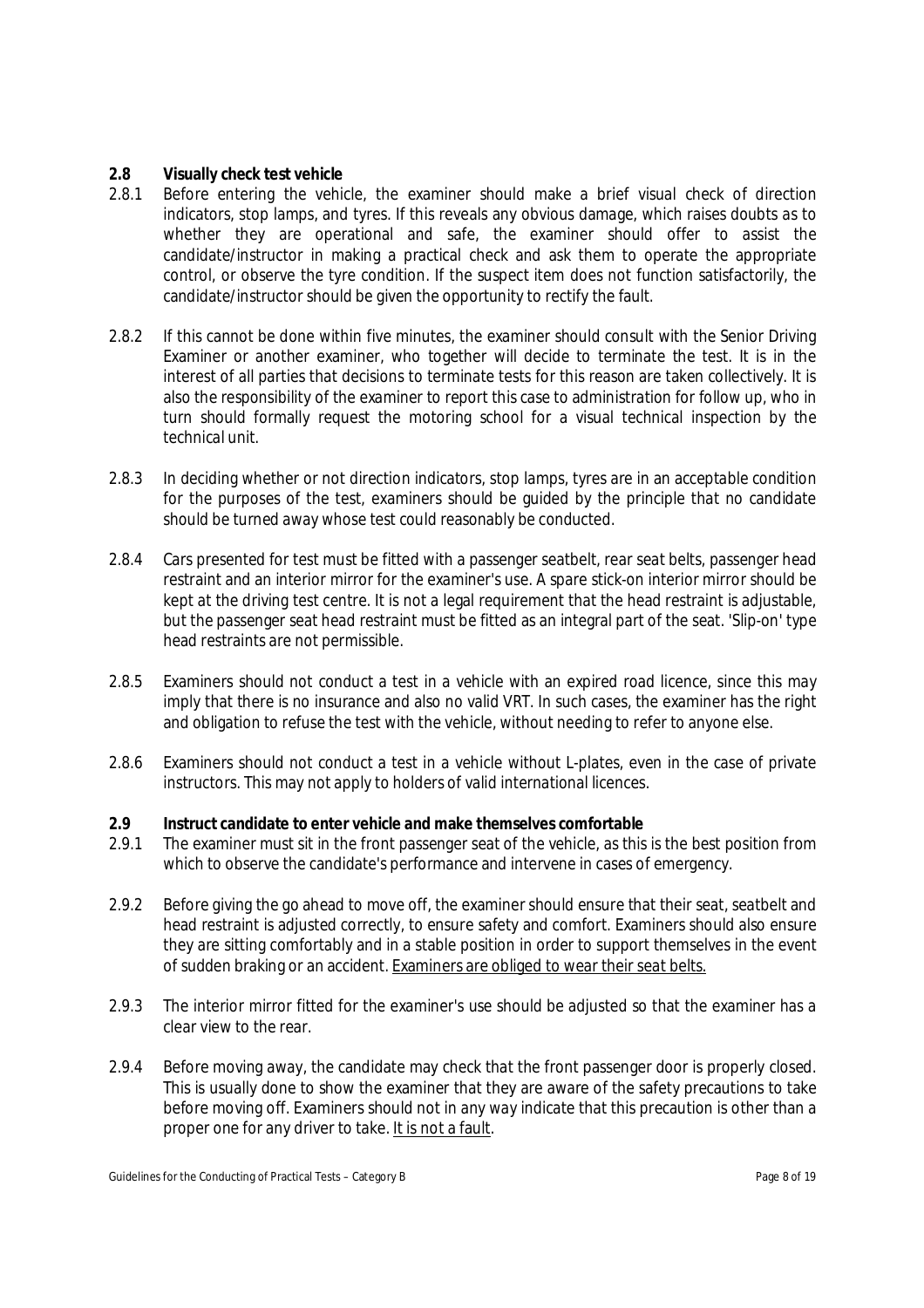2.9.5 If an examiner would prefer the door not to be locked, they should unlock it and politely mention this to the candidate. The examiner should of course exercise ordinary commonsense responsibility to see that the door is properly closed.

# **2.9 Giving Instructions and Directions during the Test**

- 2.9.1 Examiners should ensure their instructions are absolutely clear. Candidates must not be left in any doubt about the route to be taken. Directions should be given in good time, especially where marking of traffic lanes indicate an option, and more detailed directions only while the vehicle is stationary. At complex junctions, a request simply to turn right or left may not be enough to indicate the route clearly.
- 2.9.2 Candidates should not be given any grounds to complain of being flustered or uncertain.
- 2.9.3 Candidates should always be given the benefit of the doubt, and if necessary instructions and directions should be repeated more clearly. Any reference to landmarks should be clear and unequivocal.
- 2.9.4 Examiners must never give instructions that may breach any road signage, road markings or legal requirements.

# **2.11 Starting the Engine and Moving Off**

- 2.11.1 Request candidate to move off when ready, to proceed on test route performing obligatory manoeuvres.
- 2.11.2 Before starting the engine, the candidate should ensure that the handbrake is applied and the gear lever/selector is in neutral / not engaged.
- 2.11.3 The examiner should observe whether the candidate first sees to the front, then to the rear, that the way is clear for pulling out, gives the appropriate signal if necessary, and moves away smoothly and safely. Wherever possible, ability to move off on a reasonably steep uphill gradient should be tested. If this is not possible, the examiner should be satisfied that the candidate understands how to let in the clutch while releasing the handbrake when starting uphill. A candidate starting on a gradient should be capable of paying attention to other traffic as well as moving their vehicle away without rollback and/or excessive engine revolutions. At some stage the test should include moving out at an angle from behind a stationary vehicle.

#### **2.12 Marking of faults and drawing up of report**

- 2.12.1 Faults are defined as follows: A driving fault is one, which in itself is not potentially dangerous. However, a candidate who habitually commits a driving fault in one aspect of driving throughout the test, demonstrating an inability to deal with certain situations, cannot be regarded as competent to pass the test, as that fault alone must be seen as potentially dangerous.
- 2.12.2 A grievous fault is one, which is potentially dangerous.
- 2.12.3 A perilous fault is one involving actual danger to the examiner, candidate, the general public or property (Note: If the fault has been assessed as perilous then this should be marked regardless of any action taken by the examiner).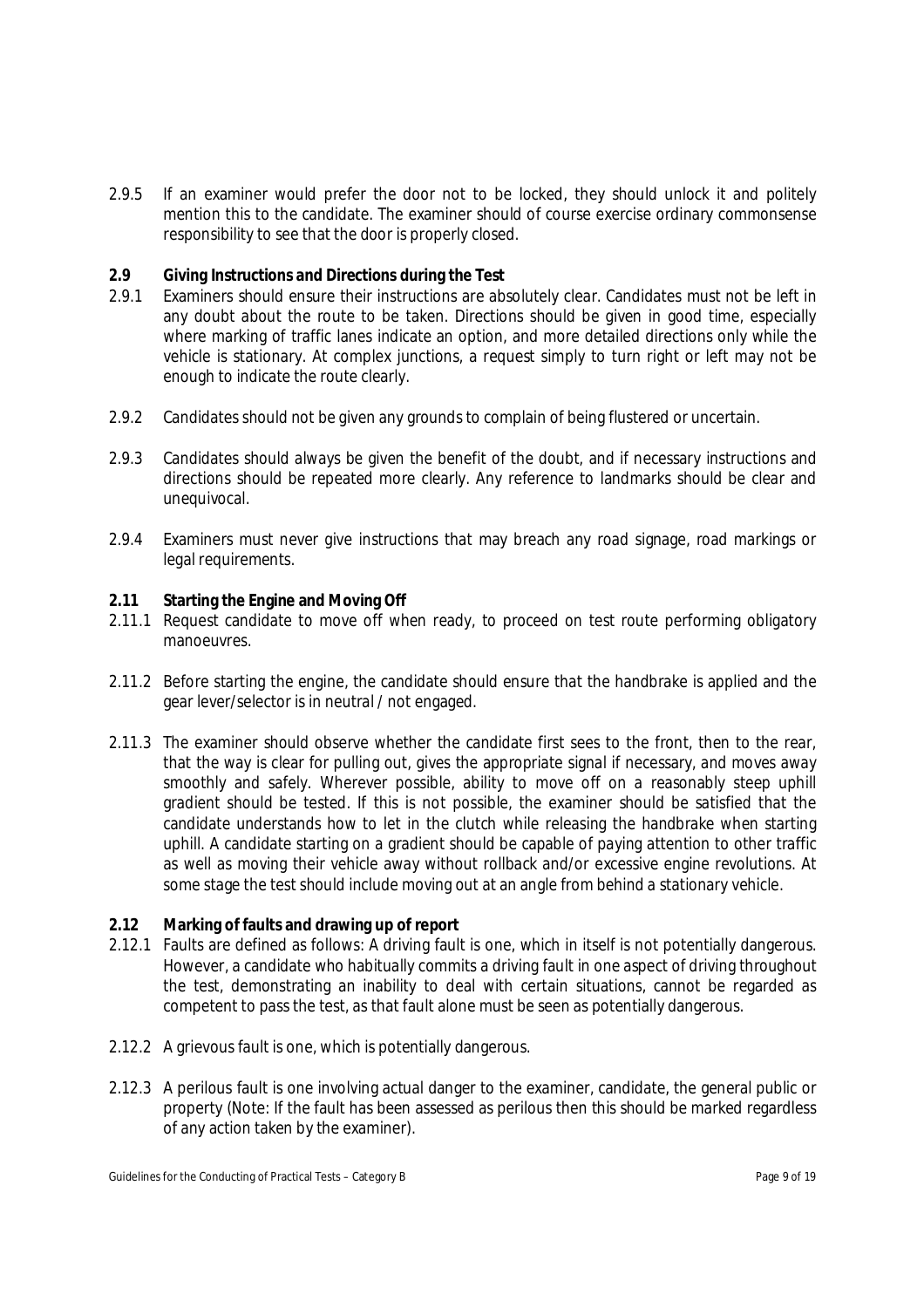- 2.12.4 A candidate will fail the test as a result of either one grievous fault or one perilous fault or an accumulation of 16 or more driving faults. Faults should be marked with an oblique stroke in the appropriate box.
- 2.12.5 Set exercises are assessed either as no fault, a driving fault, a grievous fault or a perilous fault.
- 2.12.6 A fault is best described as a deviation from the defined outcome. Examiners shall weigh the fault in regard to the context of the situation at the time and record it on the marking sheet at the earliest opportunity, whilst mindful of the need to avoid distracting the driver.
- 2.12.7 Examiners are required to complete all forms and reports in a clear and legible manner. After every test examiners are required to complete a brief written report on the reverse side of the DTR form. In the event of a failed test the report must cover the more serious or dangerous faults and be a factual record of what happened and where it happened. Fails as a result of an accumulation of 16 or more driving faults only, need to be written up in full. When the test is stopped for whatever reason, or when the examiner intervenes physically during the test, the report must include a detailed description of the reasons leading to this decision taken.

# **2.13 Concluding the Test and Debriefing**

Examiners are to inform the candidate of the result of the test and explain any faults, particularly if they led to a failed test. A decision to fail should be conveyed sympathetically. On completion of the test, examiners are to politely ask candidate to sign DTR1 acknowledging receipt of test report, and provide a copy to the candidate. If candidates refuse to sign the DTR1, this should be indicated accordingly, and no copy given to the candidate.

Candidates who fail the test are naturally disappointed and may express dissatisfaction either with the test itself or with the manner in which it was conducted. This situation requires most careful handling. Complaints about driving tests sometimes originate from comments made by examiners either gratuitously or in repartee to candidates at the time of the test or later. Examiners must avoid commenting on motoring matters, driving or instructional techniques, or on any articles, books or illustrations dealing with driving or instructional techniques.

Apart from the oral explanation of faults to candidates at the end of a test, examiners must on no account discuss driving tests in general, or details of particular tests, with candidates or third parties; nor must they suggest to a third party that individual candidates would benefit from professional tuition.

#### **2.14 Length of the test**

The overall length of the test is approximately 40 minutes and the distance travelled must be sufficient to assess the skills and behaviour laid down in this Schedule. In no circumstances should the time spent driving on the road be less than 25 minutes. This does not include the reception of the applicant, the preparation of the vehicle, the technical check of the vehicle with a bearing on road safety, the special manoeuvres and the announcement of the outcome of the practical test.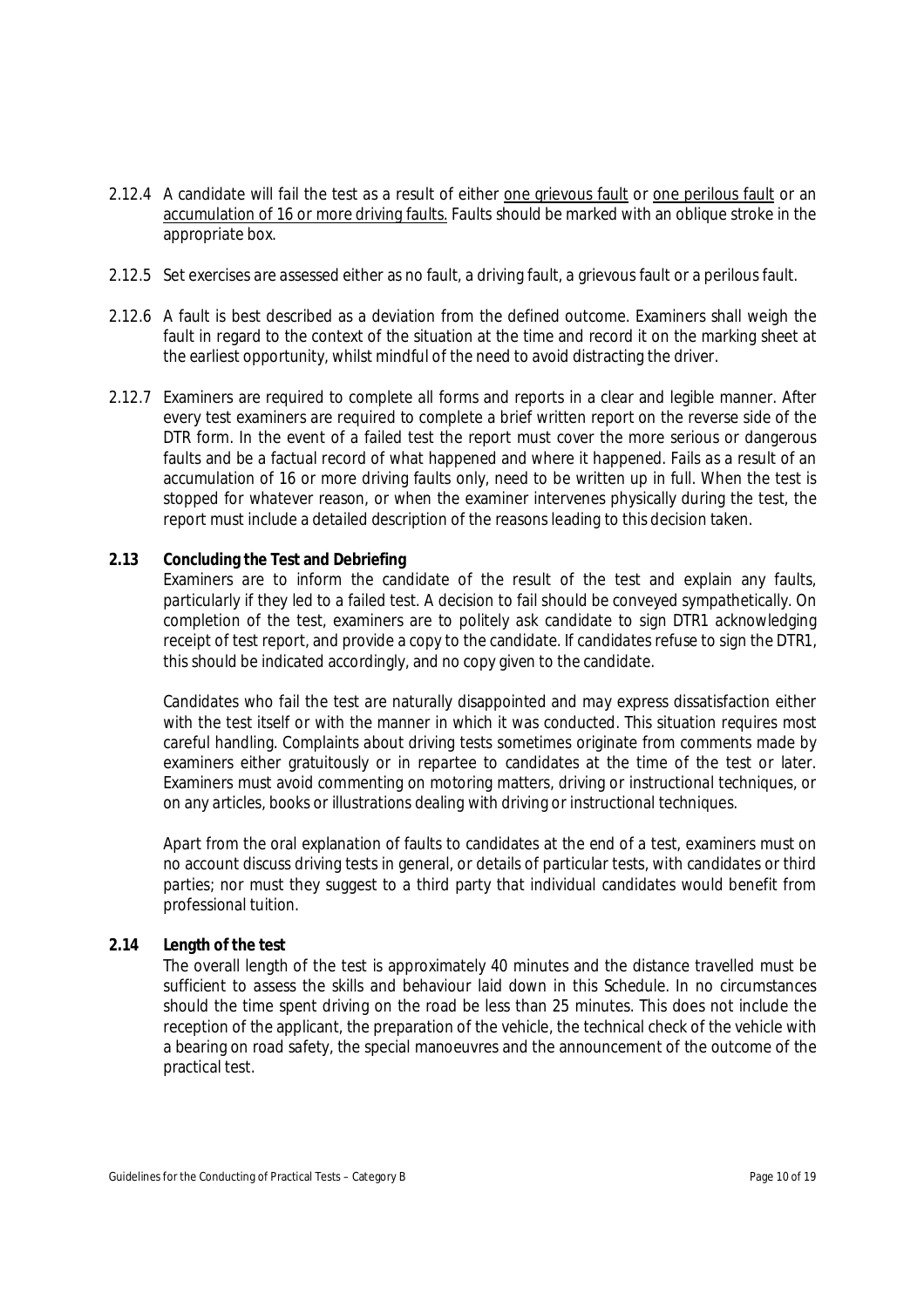# **3 Dangerous driving by a candidate**

- 3.1 There will be occasions when a candidate's driving on test becomes so dangerous that the safety of the public and/or the examiner is jeopardized. In these circumstances an examiner should cautiously stop the test. The examiner should issue a statement of failure and tell the candidate that the test has been stopped before completion for reasons of safety, and that completion of the test would have made no difference to the decision. A detailed note of the circumstances should be made on the DTR1, and detailed in the report overleaf.
- 3.2 In cases where a collision occurs, irrespective of the amount of damage to the vehicle, the examiner should cautiously stop the test. The examiner should assess the situation, and if it is still safe to continue, it is then up to the vehicle owner and the candidate. Otherwise the test will be suspended for reasons of safety. A detailed note of the circumstances should be made on the DTR1, and detailed in the report overleaf. If it is clear that the candidate was not responsible for the collision, a continuation test will be given free of charge. All statutory procedures are to be taken into account in such incidents.

# **4 Interferences throughout test**

The Regulations permit the candidate to be accompanied by a third party, as long as the third party does not communicate with the examiner or the candidate, or act in any way that may interfere with or influence the test procedure or outcome throughout the test. This may also be the Driving Instructor. Examiners will reserve the right to stop the test should the accompanying person interfere with the test, either verbally, or even visually/by body language. This should be recorded clearly and in detail on the test report. The candidate will have to reapply with a new test fee for another test.

#### **5 Use of the candidate's vehicle**

Examiners must not drive candidates' vehicles. Strict observance of this is essential as there are many situations in which insurance cover for the examiner might not be effective.

#### **6 Stopping Tests**

Examiners are allowed to stop the tests in any of the following circumstances, and a written report is to be provided to the Senior Driving Examiner immediately.

- Attempted bribery / Gifts / Offers of gifts from candidates or third parties
- Dangerous driving by candidate
- Accident
- Interference by the accompanying person
- Vehicle standards jeopardizing safety
- Invalid or expired road licence
- At the request of the candidate

#### **7 Unlicensed Driving Instructors**

In the normal course of their duties, driving examiners may note the driving schools and instructors who bring candidates and to know which cars they use. The re-appearance of an accompanying driver may give a driving examiner cause for suspicion. A driving examiner's suspicions may also be aroused if a consistently poor standard of candidate is brought forward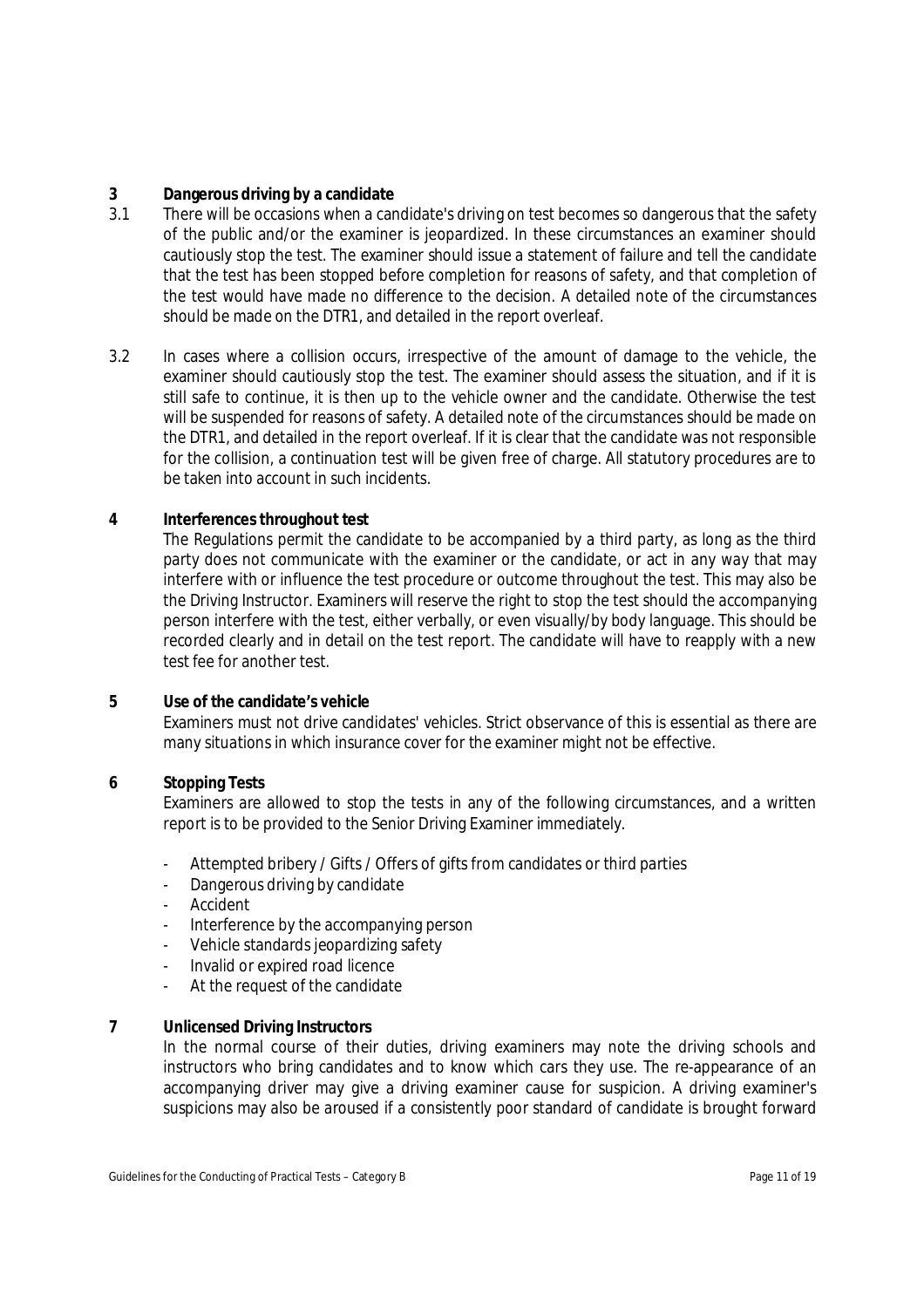by a particular driving school or instructor, or if they see instruction being given in a school car not displaying a learner permit.

Driving examiners must not involve themselves in enforcement and enquiry work. It is particularly important that they do not question candidates or accompanying drivers, or make any comments which may suggest that they have doubts about the legitimacy of any person who may have given driving instruction.

If examiners encounter anything in the course of their duties which lead them to suspect that an unlicensed instructor is at work in their area, they should inform their Senior Driving Examiner.

#### **8 General Operational Issues**

#### **8.1 Officers of Transport Malta**

Except for driving examiner staff with technical responsibility for the conduct of tests, no officers of the Agency, or anyone else, should accompany candidates unless they have first received specific authority from the Chief Officer or his Deputy. Non-operational personnel should be asked to withdraw if a candidate objects to their presence on test.

#### **8.2 Candidate suspected of being under the influence of drink of drugs**

Where an examiner has good reason to believe, either before or during the test, that a candidate is under the influence of drink or a drug so that it is likely to affect the control of the vehicle, they should inform the candidate that they appear to be ill and that, in fairness to them, the examiner feels unable to take or continue the test. The examiner will need to use considerable tact in announcing this decision, and must avoid making any reference to drink or drugs.

# **8.3 Candidate in advance stage of pregnancy**

Occasionally candidates in an advanced stage of pregnancy present themselves for a test. Examiners should not ask the candidate whether they are pregnant, as this can lead to an embarrassing situation if the candidate is not. The onus of responsibility to ensure that they are medically safe to carry out all the requirements of the test, is the candidate's.

# **8.4 Sick Candidates**

Where, either before or during the test, a candidate claims that they are sick, the Driving Examiner should terminate the test. Similarly, if the Driving Examiner considers that the candidate is sick and therefore unfit to take or continue the test, they should terminate it. In cases where the result of the test can be established by the Examiner, prior to the termination of the test, then the result should still be given.

#### **8.5 Gifts or Offers of Gifts from Candidates or Third Parties**

If a gift of any kind whatsoever is offered before, during or after a driving test, Examiners should inform candidates that their instructions require them to report the matter. If the offer is made during the course of the test, the test should be immediately terminated. A full written report of the circumstances should be sent to the Senior Manager immediately. In the event of criminal proceedings being taken against the candidate, it would be of considerable evidential value to produce in Court anything that had actually been handed to the examiner. An examiner should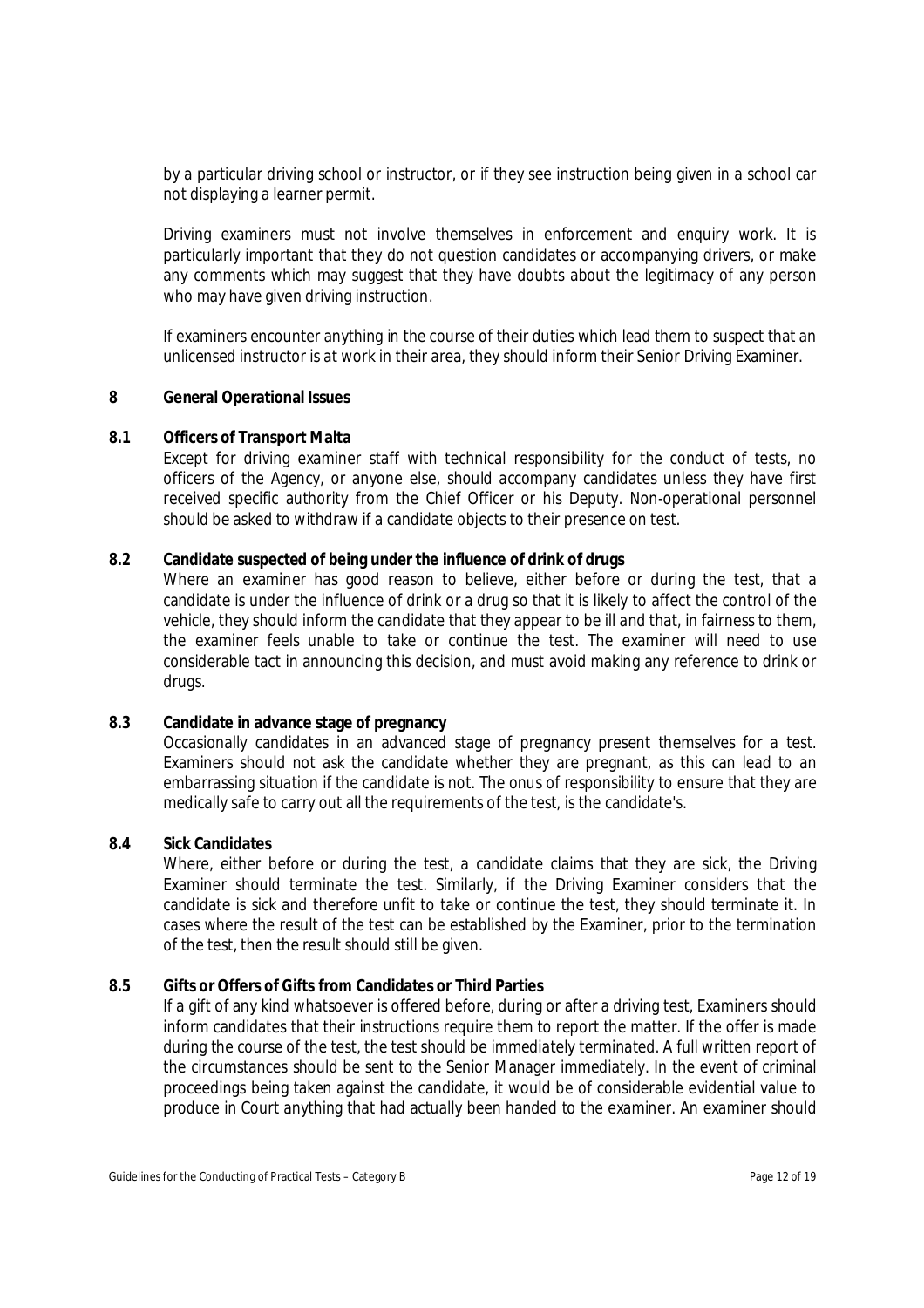therefore forward any such gift with the report. The Senior Manager will refer such cases to the Chief Officer immediately who in turn will refer the case to the Police.

#### **8.6 Use of Mobile Phone during Tests**

Transport Malta has no objection to Driving Examiners taking their mobile phone on test. However, they must ensure they are switched off. Examiners must also ensure that any instructor/trainer or third party accompanying them on test switch off their mobile phone too, by asking the following: *'To avoid any distraction during the test, if you have a mobile phone, please switch it off.'*

# **8.7 Assaults on Driving Examiners**

All cases of physical assault should be reported immediately to the police and the Senior Driving Examiner by means of a full written report. If the examiner who was assaulted cannot make a report, the most senior examiner on duty should make it.

# **8.8 Variances**

Given a significant number of tests, carried out from the same location, it is reasonable to compare individual driving examiner results. It is the responsibility of the Senior Driving Examiner and the Senior Manager to monitor and effectively deal with persistent unacceptable variances whilst ensuring that correct procedures are followed to rectify the issue.

#### **Complaints Procedure**

**9** Within Transport Malta we strive to meet all our customer's needs in regard to the service we provide. However, we recognize that sometimes we may fall short of an individual's expectations. All complaints are treated with the utmost attention, and details will be registered at the office of the Senior Manager (Driver Training & Testing). An initial acknowledgement of receipt should be issued to the complainant within two working days with a follow up outcome as soon as practicable.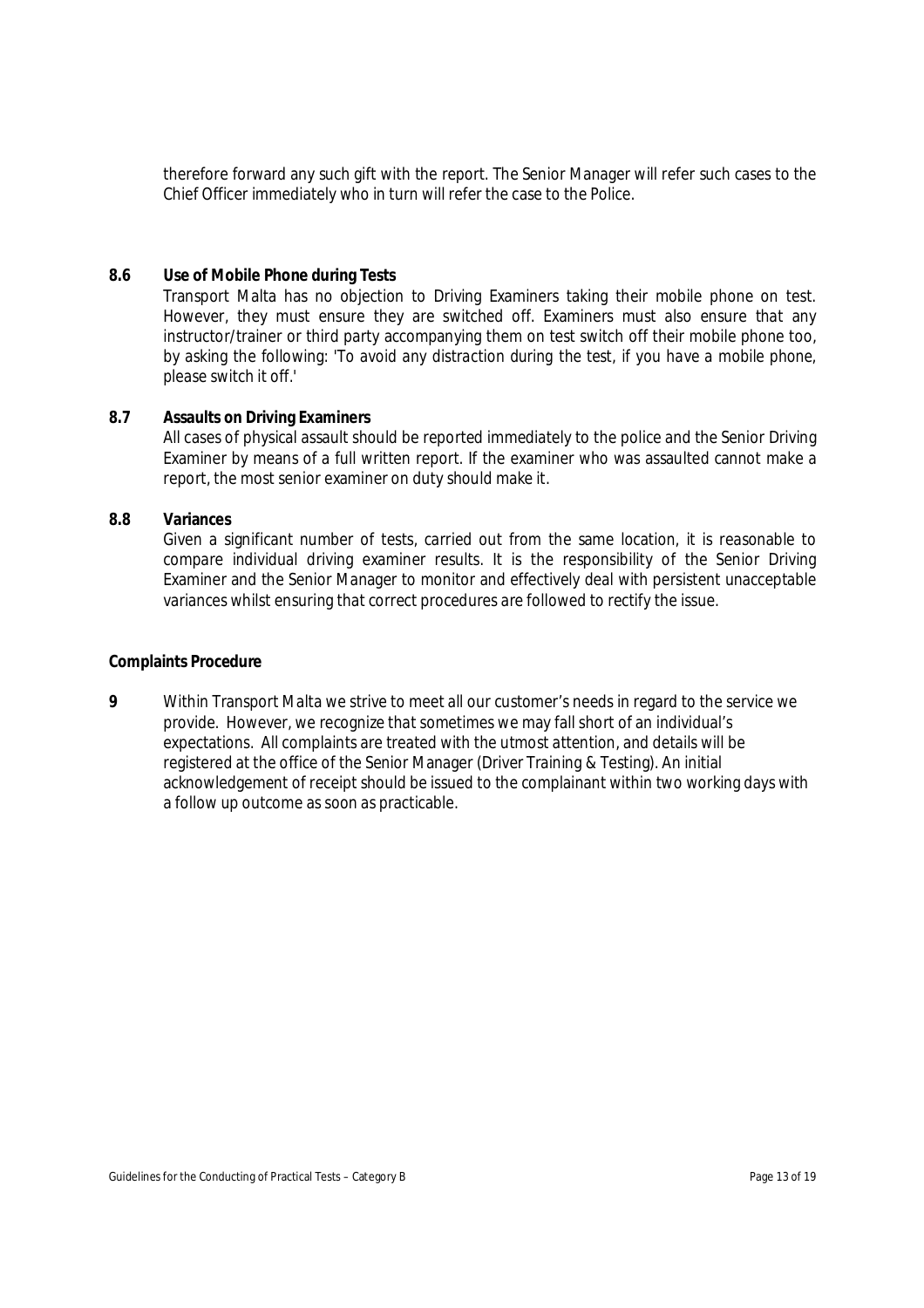# **Appendix 1 – Safety Check Questions (Category B vehicles)**

These are all "Show me, tell me" questions. This should be explained to the candidates, since candidates are not expected to actually do the checks being explained in the case of the tell me – therefore explain the difference clearly, and always give the benefit of the doubt and opportunity to correct themselves.

#### Combination 01

Q: **Show me** how you would check that the direction indicators are working.

A: Applying the indicators or hazard warning switch and check functioning of all indicators (may need to switch ignition on, prompt not to start engine).

Q: **Tell me** how you would check that the brakes are working before starting a journey.

A: Brakes should not feel spongy or slack. Brakes should be tested as you set off. Vehicle should not pull to one side.

#### Combination 02

Q: **Show me** where the windscreen washer reservoir is and **tell me** how you would check the windscreen washer level.

A: Identify reservoir and explain how to check level.

Q: **Show me** how you would check the brake lights are working on this car (I can assist you). If you need to switch the ignition on, please don't start the engine.

A: Operate brake pedal, make use of reflections in windows, garage doors, etc, or ask someone to help. (may need to switch ignition on, prompt not to start engine).

#### Combination 03

Q: **Show me** and tell me how you would check that the power assisted steering is working before starting a journey.

A: If the steering becomes heavy the system may not be working properly. Before starting a journey two simple checks can be made. Gentle pressure on the steering wheel, maintained while the engine is started, should result in a slight but noticeable movement as the system begins to operate. Alternatively turning the steering wheel just after moving off will give an immediate indication that the power assistance is functioning.

Q: **Tell me** where you would find the information for the recommended tyre pressures for this vehicle and how tyre pressures should be checked.

A: Manufacturer's guide, use a reliable pressure gauge, check and adjust pressures when tyres are cold, don't forget spare tyre, remember to refit valve caps.

#### Combination 04

Q: Open the bonnet and **Show me** where the windscreen washer reservoir is and **tell me** how you would check the windscreen washer level.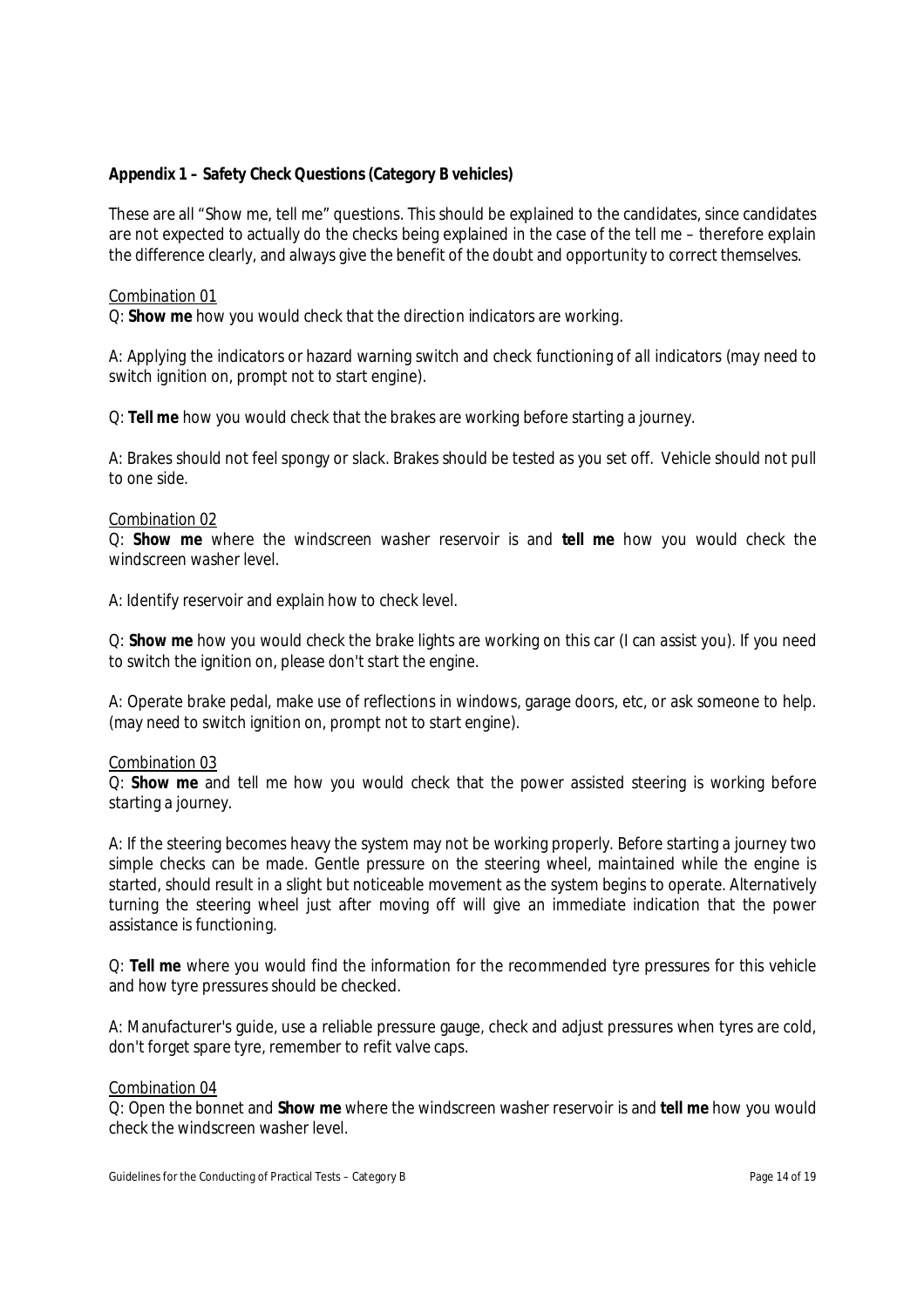A: Identify the reservoir and explain how to check the level.

Q: **Show me** how you would check the parking brake (handbrake) for excessive wear; make sure you keep safe control of the vehicle.

A: Apply footbrake firmly. Demonstrate by applying parking brake (handbrake) so that when it is fully applied it secures itself, and is not at the end of the working travel.

#### Combination 05

Q: Open the bonnet and **show me** where you would check the engine oil level and **tell me** how you would check that the engine has sufficient oil.

A: Identify dipstick / oil level indicator, describe check of oil level against the minimum / maximum markers.

Q: **Tell me** where you would find the information for the recommended tyre pressures for this car and how tyre pressures should be checked.

A: Manufacturer's guide, use a reliable pressure gauge, check and adjust pressures when tyres are cold, don't forget spare tyre, remember to refit valve caps.

#### Combination 06

Q: Open the bonnet and **show me** where you would check the engine coolant level and **tell me** how you would check that the engine has the correct level.

A: Identify high/low level markings on header tank where fitted or radiator filler cap, and describe how to top up to correct level.

Q: **Tell me** how you make sure your head restraint is correctly adjusted so it provides the best protection in the event of a crash.

A: The head restraint should be adjusted so the rigid part of the head restraint is at least as high as the eye or top of the ears, and as close to the back of the head as is comfortable. Note that some restraints might not be adjustable; however the candidate must demonstrate that he/she understands that it is not adjustable.

#### Combination 07

Q: Open the bonnet and **show me** where the brake fluid reservoir is and **tell me** how you would check that you have a safe level of hydraulic brake fluid.

A: Identify reservoir, check level against high/low markings.

Q: **Tell me** how you would check the tyres to ensure that they have sufficient tread depth and that their general condition is safe to use on the road.

A: No cuts and bulges, 1.6mm of tread depth across the central 3/4 of the breadth of the tyre and around the entire outer circumference.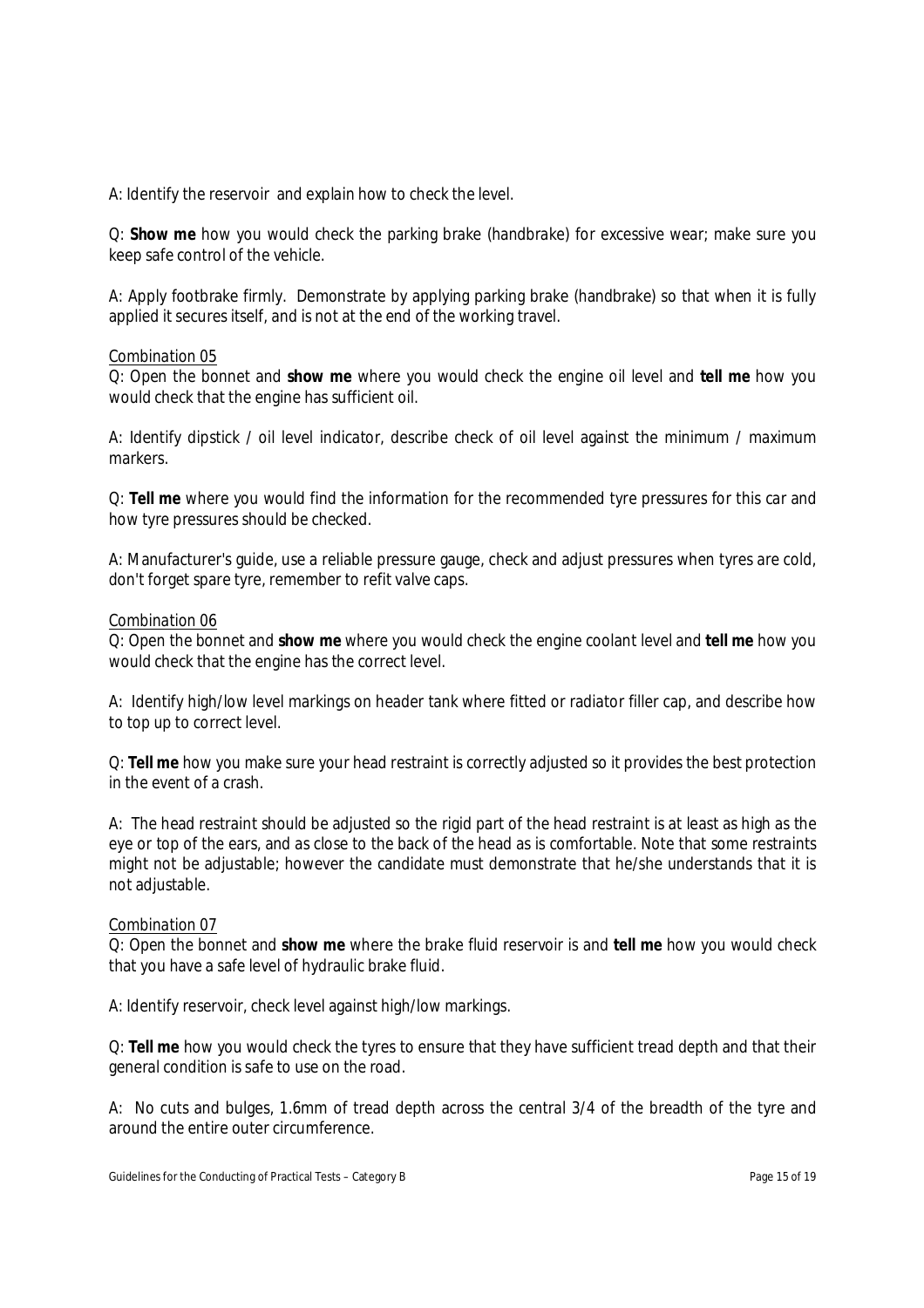Combination 08

Q: **Show me** how you would check that the horn is working (off road only).

A: Check is carried out by using control (turn on ignition if necessary).

Q: **Tell me** how you would check the tyres to ensure that they have sufficient tread depth and that their general condition is safe to use on the road.

A: No cuts and bulges, 1.6mm of tread depth across the central 3/4 of the breadth of the tyre and around the entire outer circumference.

#### Combination 09

Q: **Tell me** how you would check that the brakes are working before starting a journey.

A: Brakes should not feel spongy or slack. Brakes should be tested as you set off. Vehicle should not pull to one side.

Q: **Show me** how you would clean the windscreen using the windscreen washer and wipers.

A: Operate control to wash and wipe windscreen (turn ignition on if necessary).

Combination 10

Q: **Tell me** how you would check that the headlights and tail lights are working (no need to exit vehicle)

A: Operate switch (turn on ignition if necessary), then explain that one would walk round vehicle.

Q: **Show me** how you would use the demister controls to clear all the windows effectively, including both front and rear screens.

A: Set all relevant controls including fan, temperature air direction / source and heated screen to clear windscreen and windows. Engine does not have to be started for this demonstration.

#### Combination 11

Q **Show me** how you would switch on the rear fog light(s) and explain when you would use it/them. (No need to exit vehicle).

A: Operate switch (turn on dipped headlights and ignition if necessary). Check warning light is on. Explain use.

Q: **Tell me** how you would know if there was a problem with your anti lock braking system.

A: Warning light should illuminate if there is a fault with the anti lock braking system.

#### Combination 12

Q: **Show me** how you would check that the brake lights are working on this car (I can assist you). If you need to switch the ignition on, please don't start the engine).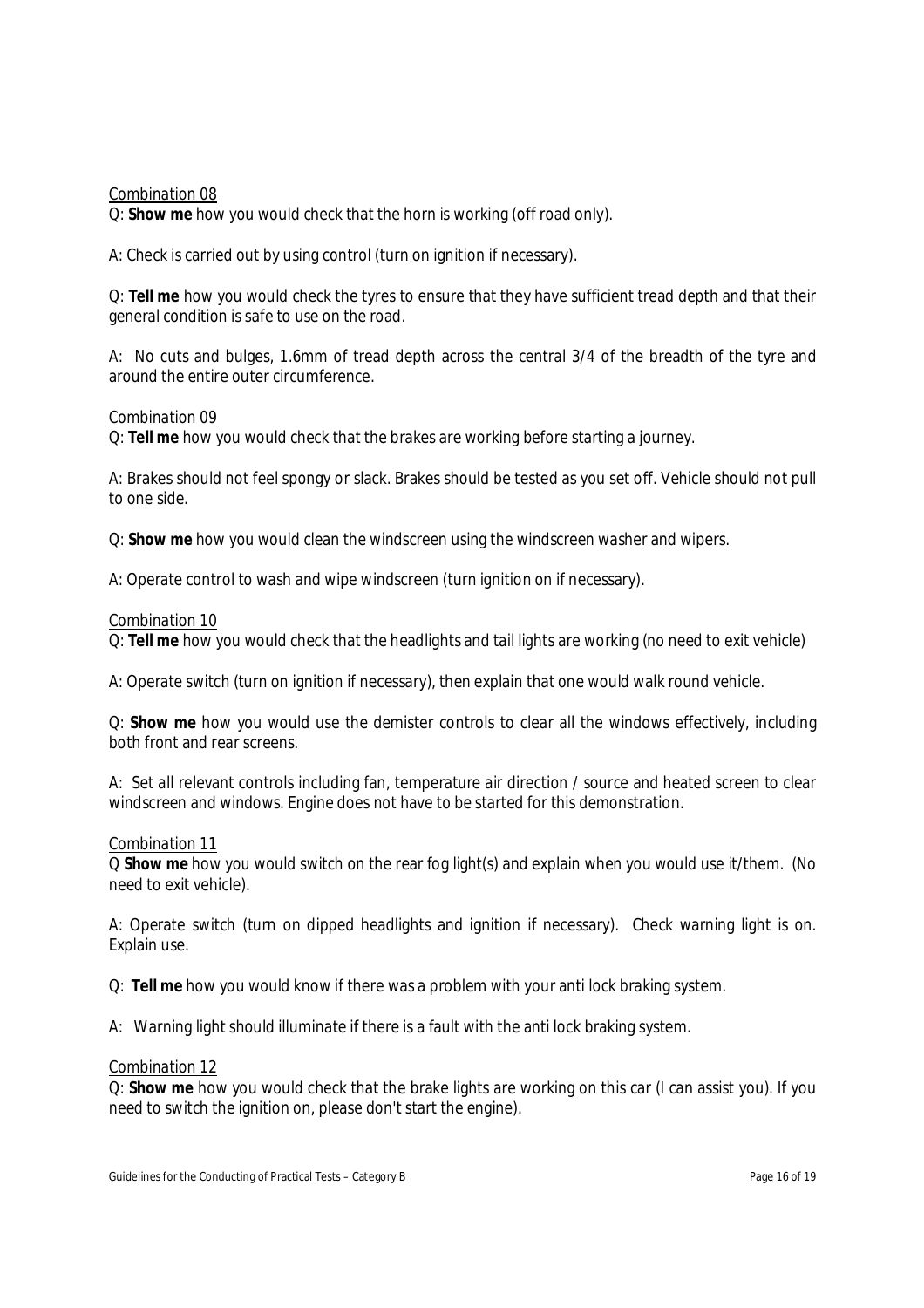A: Operate brake pedal, make use of reflections in windows, garage doors, etc, or ask someone to help. (may need to switch ignition on, prompt not to start engine).

Q: **Tell me** how you would check that the headlights & tail lights are working (no need to exit vehicle)

A: Operate switch (turn on ignition if necessary), then explain that one would walk round vehicle.

#### Combination 13

Q: **Show me** how you switch your headlight from dipped to main beam (also known as brights) and explain how you would know the main beam is on whilst inside the car.

A: Operate switch (with ignition or engine on if necessary), check with main beam warning light.

Q: **Tell me** how you would know if there was a problem with your anti lock braking system.

A: Warning light should illuminate if there is a fault with the anti lock braking system.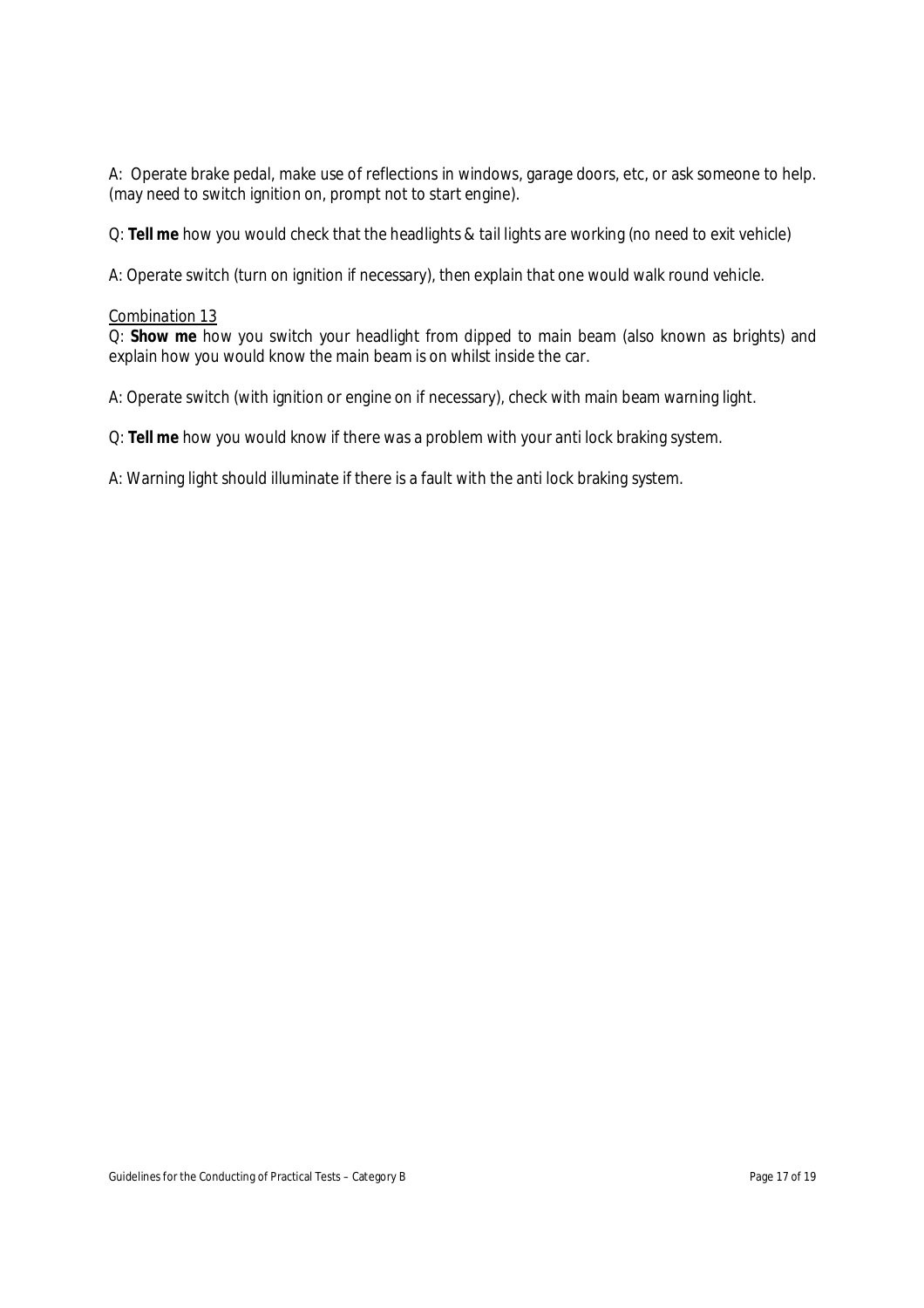#### **Appendix 2 – On the road maneuvers**

#### **1 Emergency stop (mandatory)**

If an emergency has already arisen naturally during the test this special exercise is not required. In such cases the candidate should be told and this noted on the form. The emergency stop must not be given on a busy road or where danger to following or other traffic may arise. It is essential that examiners take direct rear observation to ensure that it is perfectly safe to carry out the exercise. They must not rely on the mirrors. If the exercise cannot be given within a reasonable time the candidate should be asked to pull up, care being taken to choose the right moment as the candidate will have been expecting the emergency stop signal and may react accordingly. They should then be advised that the exercise will be given later and that they will be warned again beforehand.

If a candidate asks whether they should give an arm signal, they should be told that the command to stop will be given only when it appears that no danger will arise as a result of a sudden stop, but that they should assume that an extreme emergency has arisen and demonstrate the action they would take in such a case.

Anti-lock braking systems (ABS) are being fitted to an increasing number of vehicles. Examiners should not enquire if a vehicle presented for a test is fitted with ABS. Most ABS systems require the clutch and footbrake to be depressed harshly at the same time to brake in an emergency situation. Therefore a fault should not be recorded purely for using this technique with a vehicle fitted with ABS on the emergency stop exercise. On the emergency stop exercise, under severe braking, tyre or other noise may be heard, this does not necessarily mean the wheels have locked and are skidding. Examiners should bear these points in mind when assessing the candidate's control during this exercise.

#### **2 Angle start (mandatory)**

Candidates should be asked to pull up on the left just before a parked vehicle. The examiner should ensure that there is sufficient room and vision to move off again at an angle whilst controlling the vehicle safely at slow speed.

# **Examiners should select one of the following maneuvers randomly, and in all cases, ensuring that they are adequate to the situation at hand.**

#### **3 Left-hand reverse**

The candidate should be asked to pull up on the left just before a road on the left. They will then be asked to drive past it and stop, and reverse into the opening for some distance, keeping reasonably close to the left hand kerb.

#### **4 Reversing straight**

The candidate will be asked to pull up on the left. They will then be asked to continue reversing, keeping reasonably close to the left hand kerb until asked to stop.

#### **5 Reverse parking (on road)**

Candidates should be asked to pull up on the left well before a parked vehicle. They will be told that this is the reverse parking exercise and that they should pull up alongside the parked